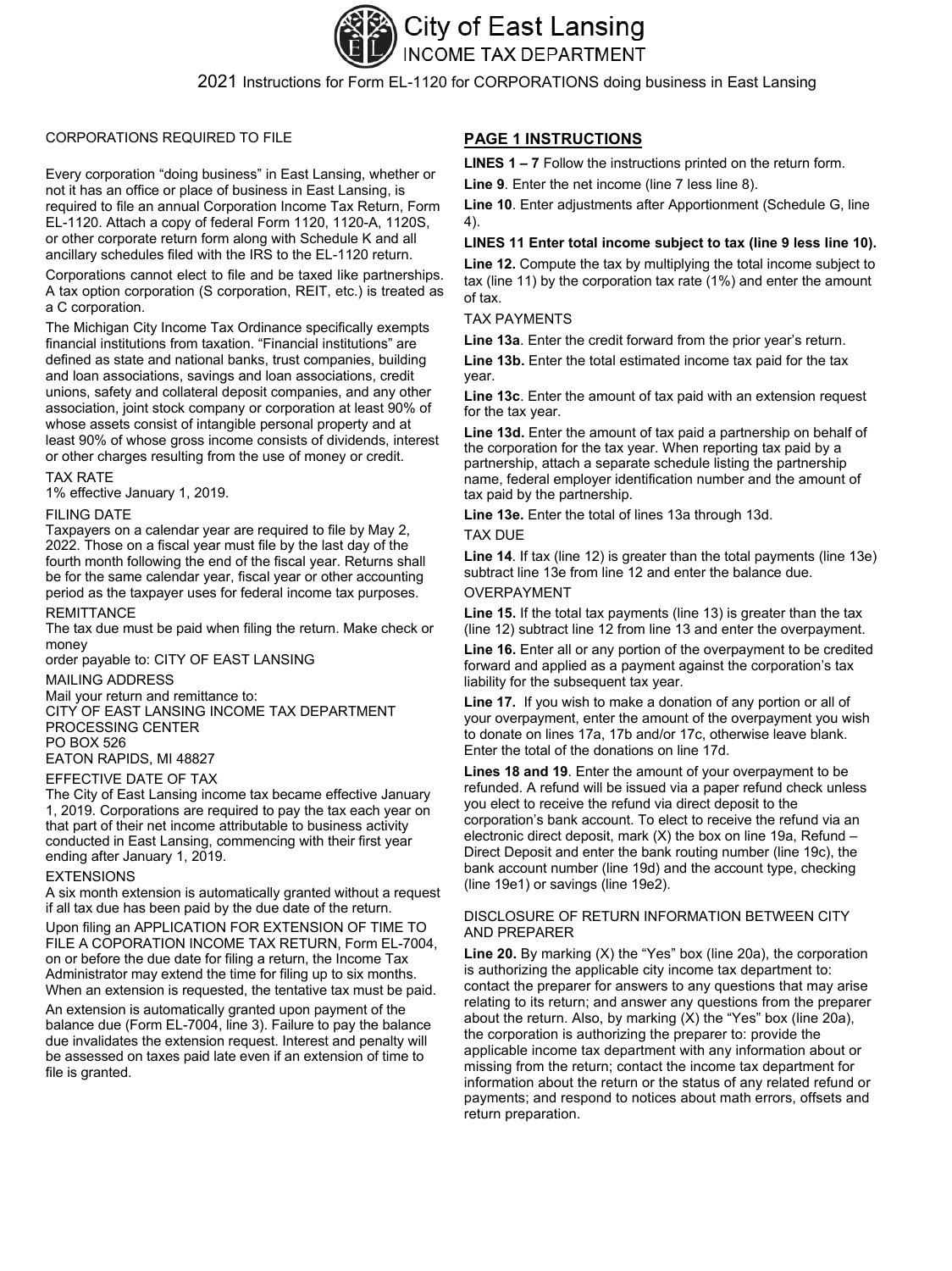### **PAGE 2 INSTRUCTIONS**

#### SCHEDULE S

Tax option corporations (S corporations, etc.) must file as C corporations. Schedule S is used to reconcile the amount reported on Form EL-1120, line 1, page 1, with the amounts on federal Form 1120S and Schedule K.

#### SCHEDULE C – **Adjustments prior to Apportionment Column 1 – Add – Items Not Deductible**

**Line 1.** Enter on line 1 all expenses (including interest expense) incurred in connection with the derivation of income not subject to the applicable city's income tax.

**Line 2.** Enter on line 2 the amount of applicable city's income paid or accrued during the tax year.

**Line 3**. Enter on line 3 the nondeductible portion of a loss from the sale or exchange of property acquired prior to the effective date of the tax, which is January 1, 2019. The portion of the loss occurring prior to the inception of the income tax is not recognized. The amount of loss occurring prior to the effective date of the tax is determined by either (1) computing the difference between the total gain or loss for the property as reported for federal income tax purposes and the applicable city taxable portion of the loss computed by substituting the fair market value of the property on the effective date, (closing price for traded securities) for the basis in determining or loss; or (2) by multiplying the loss for the entire holding period, as computed for federal income tax purposes, by a fraction, the numerator being the number of months the property was held prior to the effective date and denominator being the total number of months the property was held.

Capital losses from U.S. Government obligations included in income reported on page 1, line 1, are not deductible. Remove these losses by including them in the amount reported on line 3.

**Line 4.** Reserved for future use.

**Line 5.** Other. Enter on line 5a the losses from entities filing as partnerships included in taxable income reported on page 1, line 1. Enter and explain on lines 5b and 5c, any other items deducted on the corporation's federal return but not deductible on the city return.

#### **Column 2 – Deduct – Items Not Taxable and Allowable Deductions**

**Line 7.** Enter the amount of interest income from obligations of the United States, the states or subordinate units of government of the state that is included in taxable income reported on page 1, line 1.

**Line 8.** If you reported dividend income, enter on this line the amount of the dividend-received deduction allowed by the federal Internal Revenue Code for dividends received.

**Lines 9 & 10**. Taxpayers may deduct income, war profits and excess profits taxes imposed by foreign countries or possessions of the United States, allocable to income included in taxable net income, any part of which would be allowable as a deduction in determining federal taxable income under the applicable provisions of the federal Internal Revenue Code.

If a foreign tax credit, rather than a foreign tax deduction, was claimed on your federal return, enter on line 9 the portion of the foreign tax credit which was grossed up and included in your corporation common return as dividends received.

Enter on line 10 the "foreign taxes paid or accrued" portion of the foreign tax credit claimed on the federal return, not in excess of the federal limitations. The balance of your foreign tax credit is not deductible.

**Line 11.** Enter on line 11 the nontaxable portion of a gain from the sale or exchange of property acquired prior to the effective date of the tax, which is January 1, 2019. The portion of the gain occurring prior to the inception of the tax is not recognized. Refer to the instructions for Schedule C, line 3 for computation instructions.

Capital gains from US Government obligations included in income reported on page 1, line 1, are not taxable. Remove these gains by including them in the amount reported on line 11.

**Line 12.** Other Items not taxable. Enter on line 12a income from entities filing as partnerships included in taxable income reported on page 1, line 1. Enter on line 12b the amount of wages claimed as a credit on the corporation's federal income tax return.

### SCHEDULE D

The business allocation percentage formula must be used by corporations "doing business" both within and outside the applicable city who have not been approved to use separate accounting.

Elective use of the Multistate Tax Compact apportionment provisions is no longer allowed. On 09/14/2014 the Multistate Tax Compact provisions of Michigan law were retroactively repealed effective 01/01/2008.

**Line 1a**. Enter in column 1 the average net book value of all real and tangible personal property owned by the business, regardless of location, and in column 2, show the net book value of the real and tangible personal property owned and located or used in the applicable city. The average net book value of real and tangible personal property may be determined by adding the net book values at the beginning of the year and the net book values at the end of the year and dividing the sum by two.

**Line 1b.** Enter in column 1 the gross annual rent multiplied by 8 for all rented real property regardless of location. In column 2 show the gross annual rent multiplied by 8 for rented real property located in the applicable city. Gross annual rent refers to real property only, rented or leased during the taxable period, and should include the actual sums of money or other consideration paid, directly or indirectly, by the taxpayer for the use or possession of such property.

**Line 2.** Enter in column 1 the total compensation paid to all employees during the year, and in column 2 show the amount of compensation paid to employees for work or services performed within the applicable city during the year.

**Line 3.** Enter in column 1 the total gross revenue from all sales or services rendered during the year, and incolumn 2 show the amount of revenue derived from sales made or services rendered in the applicable city during the year. A corporation must be "doing business" outside of the applicable city to allocate net profit (or loss).

Separate Accounting - The taxpayer may request, or the administrator may require, use of the separate accounting method. If such method is requested, the administrator may require a detailed statement to determine whether the net profits attributable to the applicable city will be apportioned with reasonable accuracy.

Generally, a corporation that is unitary in nature (i.e., has central management, purchasing, warehousing, advertising, etc.) cannot use separate accounting. Taxpayers allocating on any basis other than separate accounting shall include all interest, dividends and other non-operating income to arrive at the total income subject to the allocation percentage.

Taxpayers using separate accounting shall include in income subject to tax a proportionate share of dividends, interest and other non-operating income of the total corporation. This type of income is apportioned to applicable city activity on the same basis as general administrative and overhead costs are apportioned.